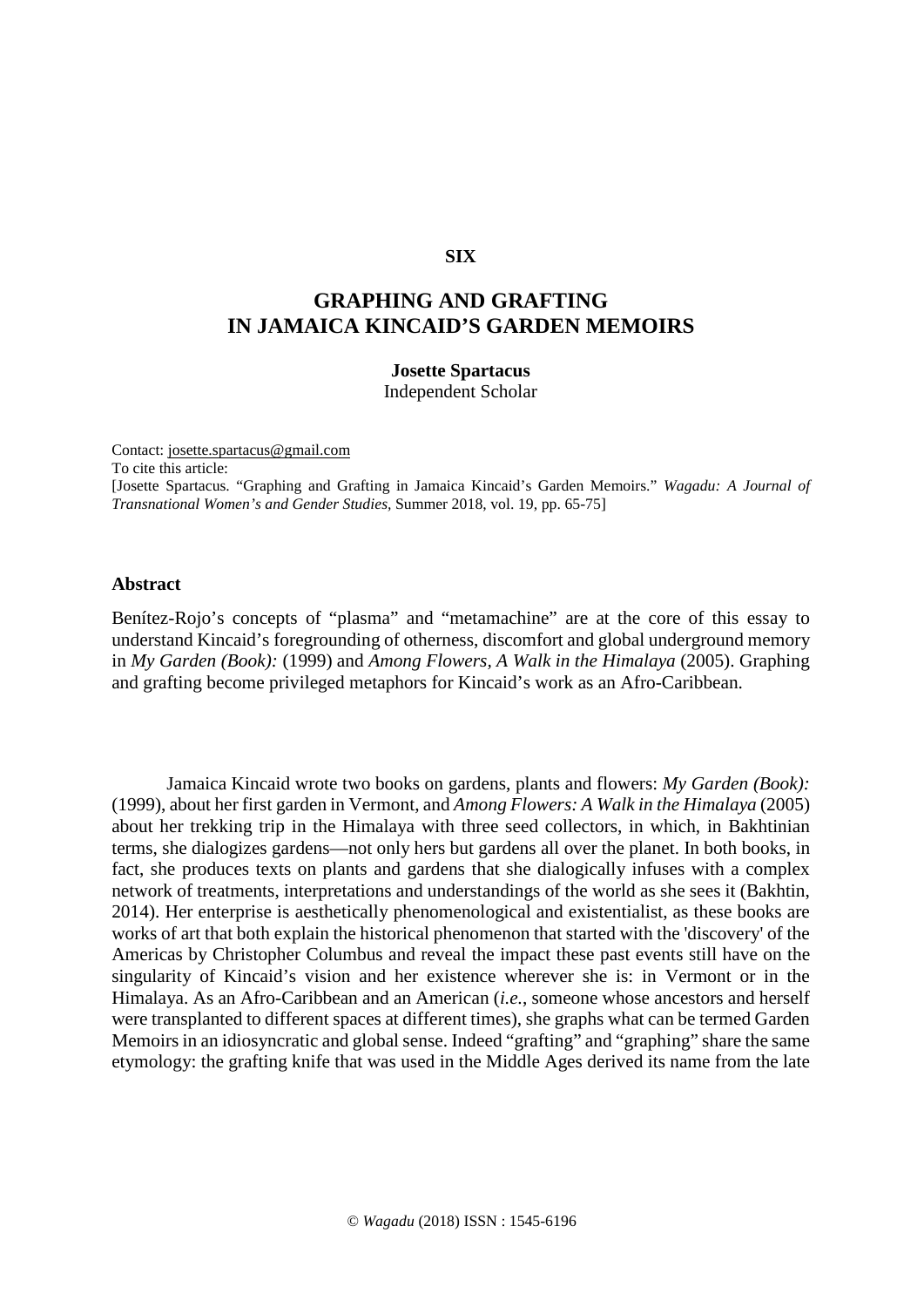Greek and Latin words "graphium" (*i.e.*, stylus) precisely because of its resemblance to a stylus. In Kincaid's garden memoirs, the two tools (stylus and grafting knife) are bound through another intimate connection: both of them are instrumental in collecting the seeds of memory.

As such, Kincaid's garden memoirs reveal quite an unconventional vista of codes and subcodes that brings to light the world history of productions of wealth (material and cultural) in the colonial and the post-colonial world over the last five hundred years. Her perspective, I argue, is similar to that which is at the core of theorist Antonio Benítez Rojo's *Repeating Island*. In his essays, Benítez Rojo redefines Caribbean culture through a set of multiple lenses historical, economic, sociological, psychological, religious, etc.—to interpret the essential characteristics of that region as a blend of order and disorder, two notions that are not antithetical when applied to the Caribbean. According to him, the Caribbean can be seen as ruled by a form of chaos which is both unexpected and complex but which generates unforeseen creations. The Caribbean is therefore an archipelago of paradoxes that recreates and repeats itself. Kincaid's writings exemplify Benítez Rojo's analyses since book after book she recreates and repeats the founding experience of her Caribbean origins.

Benítez Rojo's collection of essays on the Caribbean basin opens with a critical reexamination of Deleuze and Guattari's concept of machines, according to which desire's *primum mobile* is to initiate a chain of productions. Their theory posits desire at the center of a mechanism which enables a machine to set itself in motion, interrupt itself, then connect itself to the previous interrupter which sets another machine in motion which in turn interrupts itself only to connect itself to a third machine *etc*., to produce a desire that repeats itself and becomes in this very process a new form of production. According to Deleuze and Guattari, when applied to the Caribbean, the device highlights how the plantation economy was interrupted and then reignited in a capitalist system which in turn connected itself to another system. This, according to Benítez-Rojo, is a post-structuralist and post-industrialist view which is inoperative in the Caribbean. He adds:

The Caribbean machine, on the other hand, is something more: it is a technologicalpoetic machine, or, if you like, a metamachine of differences whose poetic mechanism cannot be diagrammed in conventional dimensions, and whose user's manual is found dispersed in a state of plasma within the chaos of its own network of codes and subcodes. (p. 18)

This dynamic is typically, I argue, what is at work in any of Kincaid's texts and these garden books in particular: they reveal to the reader a state of plasma within a chaotic network of codes and subcodes that are not only hers, but that also belong to the global world or more exactly to the unforeseen and invisible relations that connect the global world. To use Edouard Glissant's notion of *rhizome* in *The Poetics of Relation* (1990), a notion that he borrows from Deleuze and Guattari, the Caribbean can be defined through multiple identities that expand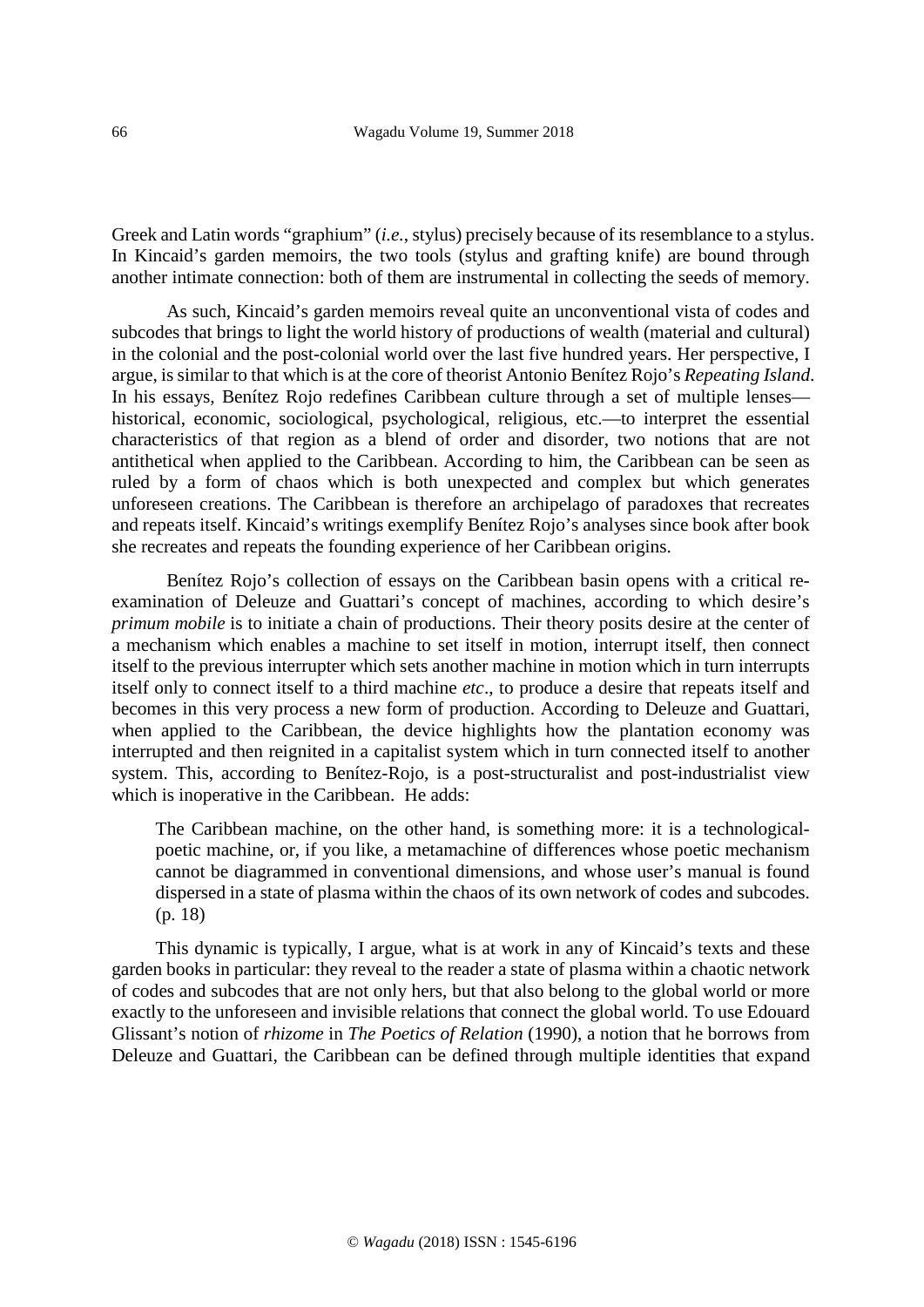into a plurality of relationships (just like rhizomic plants that are connected thanks to their network of horizontal roots) contrary to the single, rooted, and vertical identity of the colonial world which annihilates relationship. Kincaid, I believe, weaves a rhizomic relationship with her readers through a discomforting, eclectic machine that binds their underground memory to hers. In this article I concentrate on the idiosyncrasy of the author's perspective, on the way she uses intertextuality to relate with the great number of source texts she cites, and the ontological discomfort she deliberately spurs in the reader's experience of her "gardens" to understand how her metamachine works.

#### **Idiosyncratic Stance**

Kincaid's literary approach is more often than not centered on her individual experience. When she first started gardening, she wanted flowerbeds and so had somebody dig holes in front and at the back of her house in Vermont; this was apparently so "ungardenlike" that, she realized, it triggered questions around her:

When it dawned on me that the garden I was making (and am still making and will always be making) resembled a map of the Caribbean and the sea that surrounds it, I did not tell this to the gardeners who had asked me to explain the thing I was doing, or to explain what I was trying to do; I only marveled at the way the garden is for me an exercise in memory, a way of remembering my own immediate past, a way of getting to a past that is my own (The Caribbean Sea) and the past as it is indirectly related to me (the conquest of Mexico and its surroundings). (1999, pp. 7-8)

Kincaid isolates two poles in her idiosyncratic quest: memory and conquest. As she digs holes in her garden, a map of the Caribbean is conjured up alongside her immediate past. In the course of her gardening and writing expeditions, she understands that another past is being summoned that she has to conquer: she is confronted with the conquest of her own memory a personal memory that is dormant, silent, unexplained and brings about existential trauma and the memory of a conquest to which she is indirectly bound as a Caribbean subject. That second aspect of memory which is as unconscious as the other one, *i.e.,* the five hundred years that preceded her existence, demands enquiries concerning the activities of the conquering class to face the trauma of what it is to belong to the conquered. The reader has to bear in mind those two aspects—the conquest of memory (her own, in her front and back gardens) and the memory of the conquests that started with Christopher Columbus—to understand the way Kincaid dialogizes both her fiction and her garden memoirs.

As far as personal memory is concerned, "conquest" is quite straightforward: she relates the Portulaca (a flower) to a stevedore she once met, the botanical garden of Antigua to her father and her female friends, the White Head Bush to her mother (1999, p. 119). After some time spent in gardening in Vermont and doing research on the names of plants and their origins, she states: "This ignorance of the botany of the place I am from (and am of) really only reflects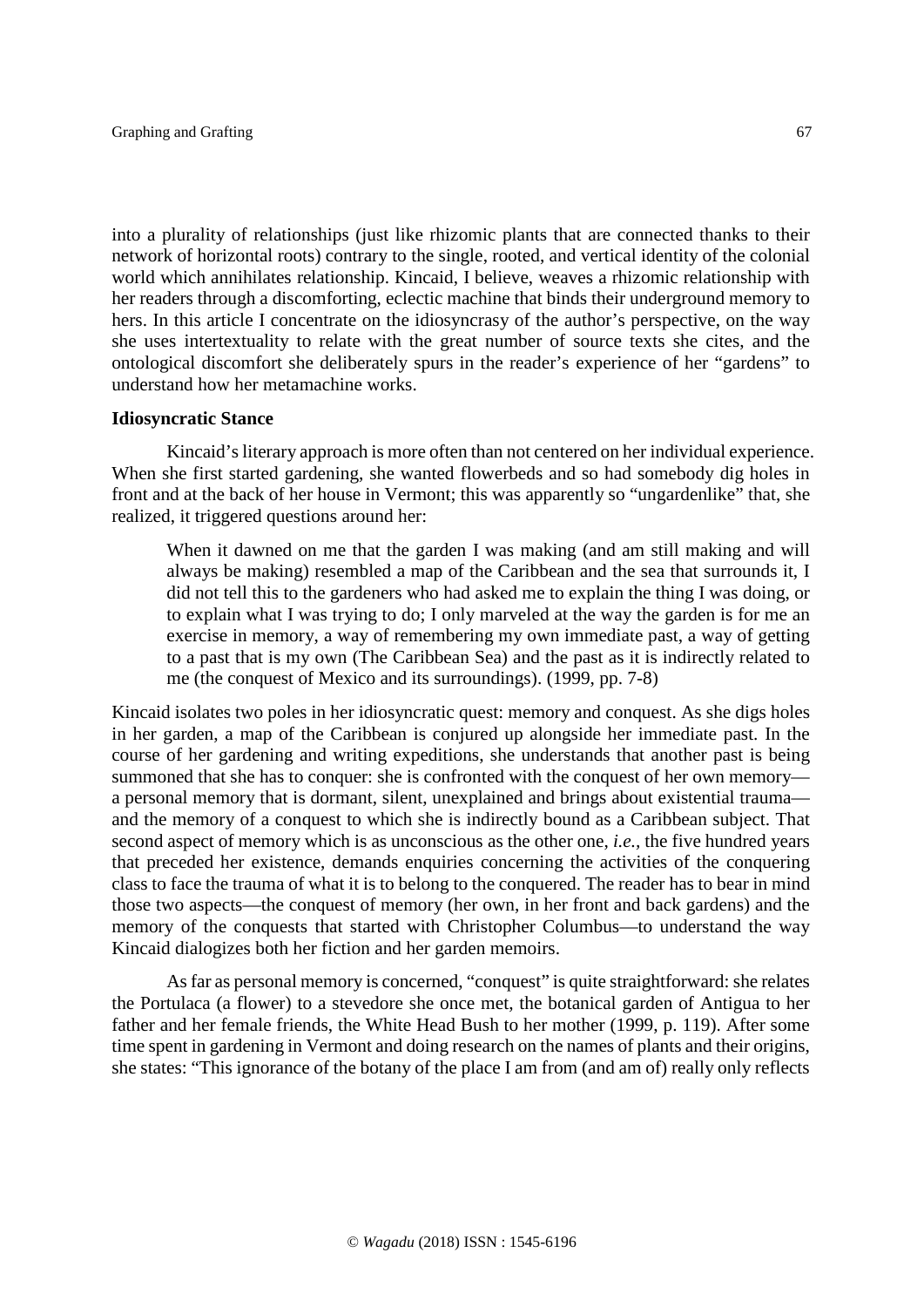the fact that when I lived there, I was of the conquered class living in a conquered place" (1999*,* p. 120). Botany is hence a form of knowledge that she is determined to conquer, until she understands that the botanical life of Antigua as it is now, is part of a machine. The bougainvillea comes from tropical South America, the plumbago from Southern Africa, the croton from Malaysia, the hibiscus from Asia and East Africa, the allamanda from Brazil, the poinsettia from Mexico, the bird of paradise from southern Africa, the Bermuda lily from Japan, the flamboyant from Madagascar, *etc*. The list is poetically and terrifyingly vertiginous and signals a network of rhizomic conquests indeed that suddenly transforms Kincaid's book into a protest. This list exemplifies the kind of memory that Kincaid unearths through careful research. It embodies a conquest over memory and a memoir of conquests all at once.

Yet, there are times when memory works erratically. Once, as she is walking in Kew Gardens, she comes upon one of the most beautiful specimens of hollyhock, which ranks among her favorite flowers. When looking at the label she discovers that it is not a hollyhock at all but a Gossypium, whose common name is cotton. This provokes the following reflection: "Cotton all by itself exists in perfection … but the tormented, malevolent role it has played in my ancestral history is not forgotten by me. Even so, long after its role in the bondage of some of my ancestors had been eliminated, it continued to play a part in my life" (1999, p. 150). This incident triggers a long trail of memories related to her childhood in Antigua where she had to pick cotton at one of her mother's friends' place during the summer holidays. It was a fastidious job which made her hands sore. The details she (Jamaica Kincaid, the writer, not a character in a fiction, not even a botanist) gives of this past event are so vivid that she feels the urge to add: "This is not a fiction" (1999, p. 151). This is both a conquest over her own memory (the little girl picking cotton) and a memory of conquests (the gossypium / cotton which conquered the Americas and her ancestors).

But, of course, the reverse of the coin is that the expertise that she acquires in terms of conquest over memory and memory of conquests makes her part of the conquerors. Or perhaps she was idiosyncratically so to start with. The confession is actually hers: "I have joined the conquering class: who else could afford this garden—a garden in which I grow things that it would be much cheaper to buy at the store? My feet are (so to speak) in two worlds" (1999*,* p. 123). And the 'rest' follows: the craving for possession (in her case the possession of seeds and plants), the naming of things, the desire to kill whatever does not behave in her garden (a wisteria on page 13, rabbits, slugs) and the compulsion to scour the world (the U.S., Europe, China, the Himalaya). This feature was already present in her trilogy *Annie John*, *Lucy*, and *The Autobiography of My Mother*, culminating in this last novel in which Xuela is taking possession of herself, scouring the island and the whole Caribbean archipelago in a trance-like dream, killing a turtle, then a dog and naming the world in English instead of Creole as a fouryear old child. Remarkably, in *The Autobiography of My Mother*, she is not mourning her mother but is at last free to give birth to herself, without the sufferings of a mother (and also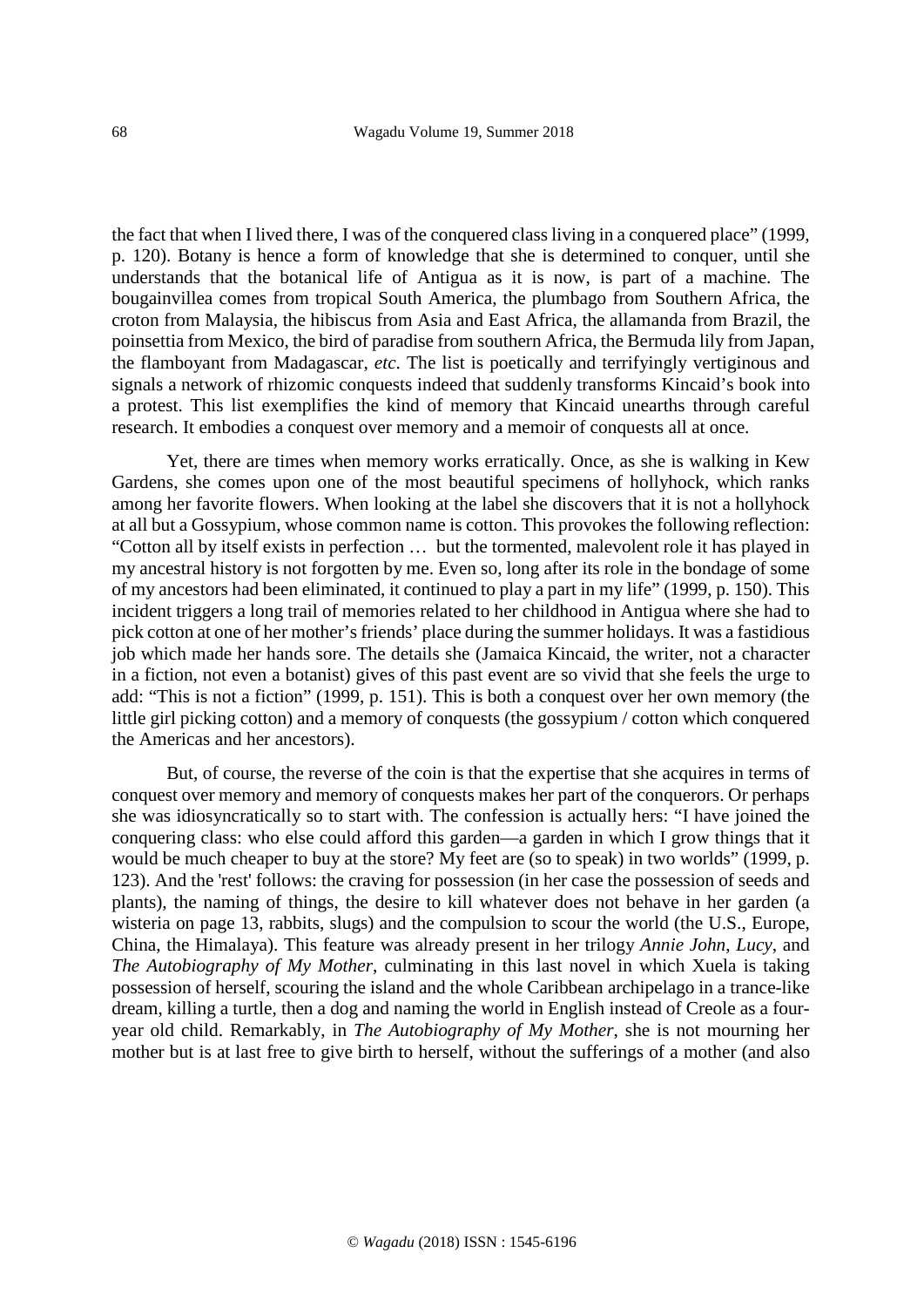far from a problematically emasculated colonial father figure). The graphing is scathing and again, complex and unexpected: Kincaid grafts onto the Caribbean discourse a new idiosyncratic vision whereby one could literally kill to be born again and stop numbering among the conquered.

The repetition of the conqueror's act of possessing is further developed in her garden memoirs, especially when, in *Among Flowers*, the author states:

a gardener is a person who at least once in the gardening year feels the urge to possess at least one plant. … You can hear this form of possession in the voice of someone who will utter a sentence like this: "I saw some Codonopsis growing up there, couldn't tell which one it was but I took the seeds anyway." ... The person who says such a sentence is in a complicated state of craving … they feel godlike. (2005, p. 32)

Kincaid is supposedly not in that godlike position; in this excerpt she merely witnesses the phenomenon as an outsider. As a gardener, however, she faces the same predicament as the gardeners she depicts. She is equally overwhelmed by an urge to possess plants as she anxiously waits for the catalogues of her favorite plant nurseries. She is therefore both an outsider and an insider, in a position of in-betweenness that structures her entire literary enterprise. As she repeatedly focuses on the symptoms of the conquered and the conquerors, her Garden Memoirs prove she is both. Hence, being in two worlds, she creates a new space where her writings relate to her readers in a rhizomic way, which is in keeping with Glissant's concept, at the same time as they signal a paradox producing a new form of creation: Benítez-Rojo's repeating island.

### **Intertextuality: Kincaid's Conquest Over Graphing**

When Kincaid first started to dig holes in her back garden in Vermont, she was (unconsciously?) addressing the essence of her "poetic-technological machine," to use Benítez Rojo's term. Kincaid's machine is resonant with "The Ancient Mariner"'s machine as the Ancient Mariner is not only compulsively repeating his ballad to passersby but also repeating lines to incrementally extend them with the details of his traumatic adventure. Each stanza contains a repeated line and is further augmented with the fearsome elements of his story, which gradually reinforce the depth of his trauma on the reader/listener's mind. Kincaid's technique is thus akin to the ballad form, whose haunting trope is incremental repetition, as shown by Kincaid's account of how the garden started in *My Garden (Book):.* If one believes Kincaid's account, her garden started with a hole and a book:

This is how my garden began; then again, it would not be at all false to say that just at that moment I was reading a book and that book (written by the historian William Prescott) happened to be about the conquest of Mexico, or New Spain, as it was then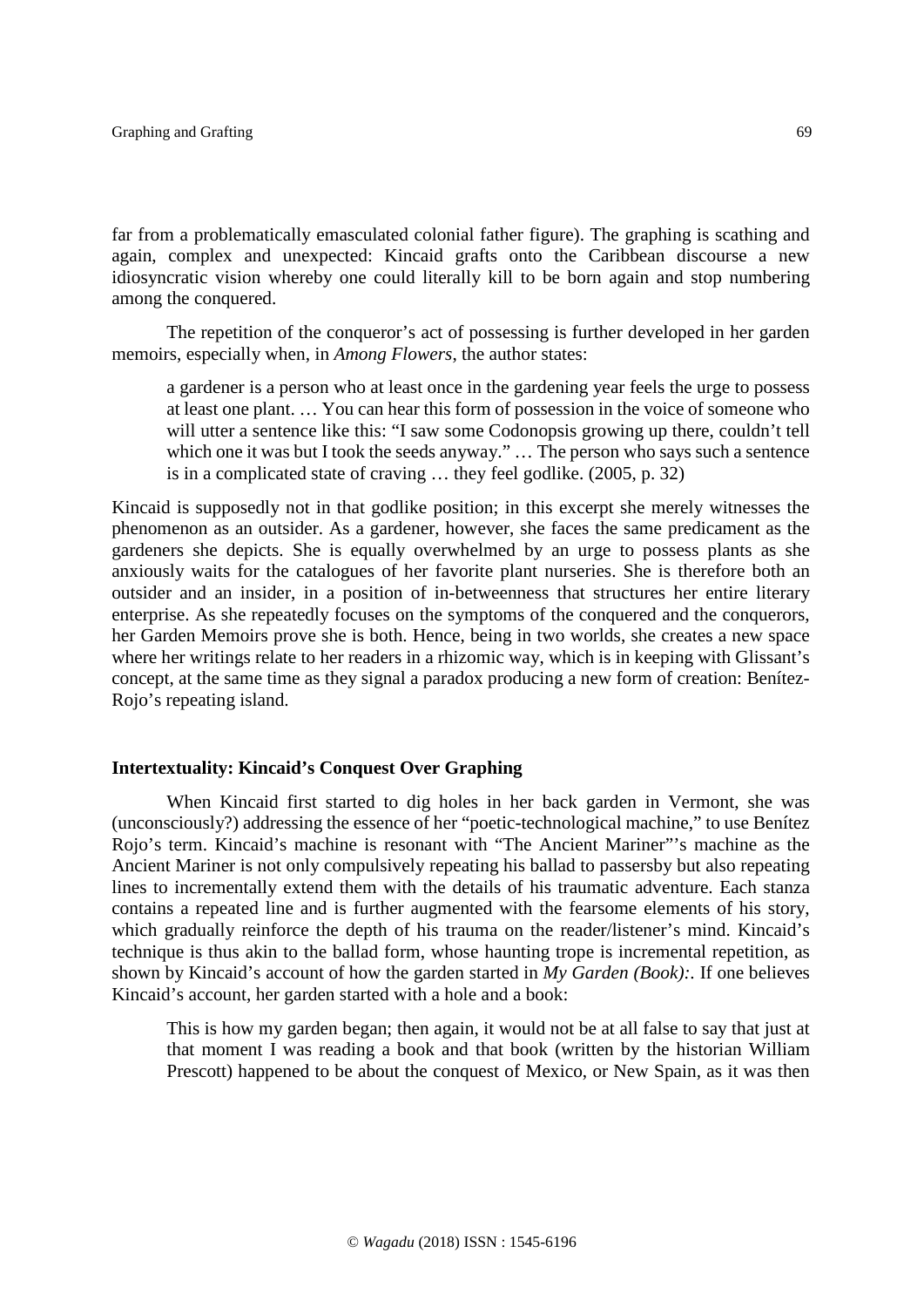called, and I came upon the flower called . . . zinnia, and after that the garden was to me more than the garden as I used to think of it. (1999, p. 6)

This confession appears at the very beginning of *My Garden (Book):* and it is only halfway through the book that the reader has the explanation of such a cryptic sentence, at the same time as the explanation of the appearance of the Caribbean archipelago in Kincaid's garden. The name of William H. Prescott is repeated, and so is the title of his book, but what is added is the story of the dahlia. The original name of the dahlia in Mexico was "cocoxichitl," it was "conquered" there, then sent to Europe where a Swedish botanist, Andreas Dahl, renamed it. Andreas Dahl was the pupil of Carolus Linnaeus, another Swede, who invented the binomial system of naming plants. This is information that Kincaid gathers from another book: *The Oxford Companion to Gardens*, which she says she often wants to hurl across the room, so full is it of prejudice (p. 121). This train of thought leads her to note:

This naming of things is so crucial to possession – a spiritual padlock with the key thrown irretrievably away – that it is a murder, an erasing, and it is not surprising that when people have felt themselves prey to it (conquest), among their first acts of liberation is to change their names (Rhodesia to Zimbabwe, LeRoi Jones to Amiri Baraka). (1999*,* p. 122)

She does not share the example of her own name change (from Elaine Cynthia Potter Richardson to Jamaica Kincaid) but the fact is that we are back to something that repeats itself: the conquest, the loss, the naming and the graphing of the loss. Kincaid uses a vast number of texts, magazines, catalogues, dictionaries, history books, novels to graph her own vision of what should be grafted in her own ideal garden and what should be discarded or ferociously cut off, like the wisteria that did not behave (1999, p. 113). Hence an excerpt from Henry James's *The Portrait of a Lady* (1999, p. 114) is discarded on the grounds that it is redolent of the conquering class, and Vita Sackville-West's garden writing is declared too oblivious of how "the world cannot be left out of the garden" (1999, p. 82). She sees an excerpt from a novel by Tsitsi Dangarembga as the epitome of what personal *liberation* means (1999, p. 116): planting for joy when previous and present generations had been planting for a living, and when that work had been torture. Writing about such a revelation in the midst of contradictory strategies of survival seems to be the appropriate aesthetic gesture for Kincaid: a seed to be planted in her own library.

In the end, most of the intertexts that Kincaid deploys in *My Garden (Book):* point to one issue: we, readers, are in a narrative because we belong to a Western world that is not new and that repeats itself, like the garden with its plants conquered all over the planet and renamed within a binomial system invented by Carolus Linnaeus, who wrote a document of this narrative. Here is what Kincaid says: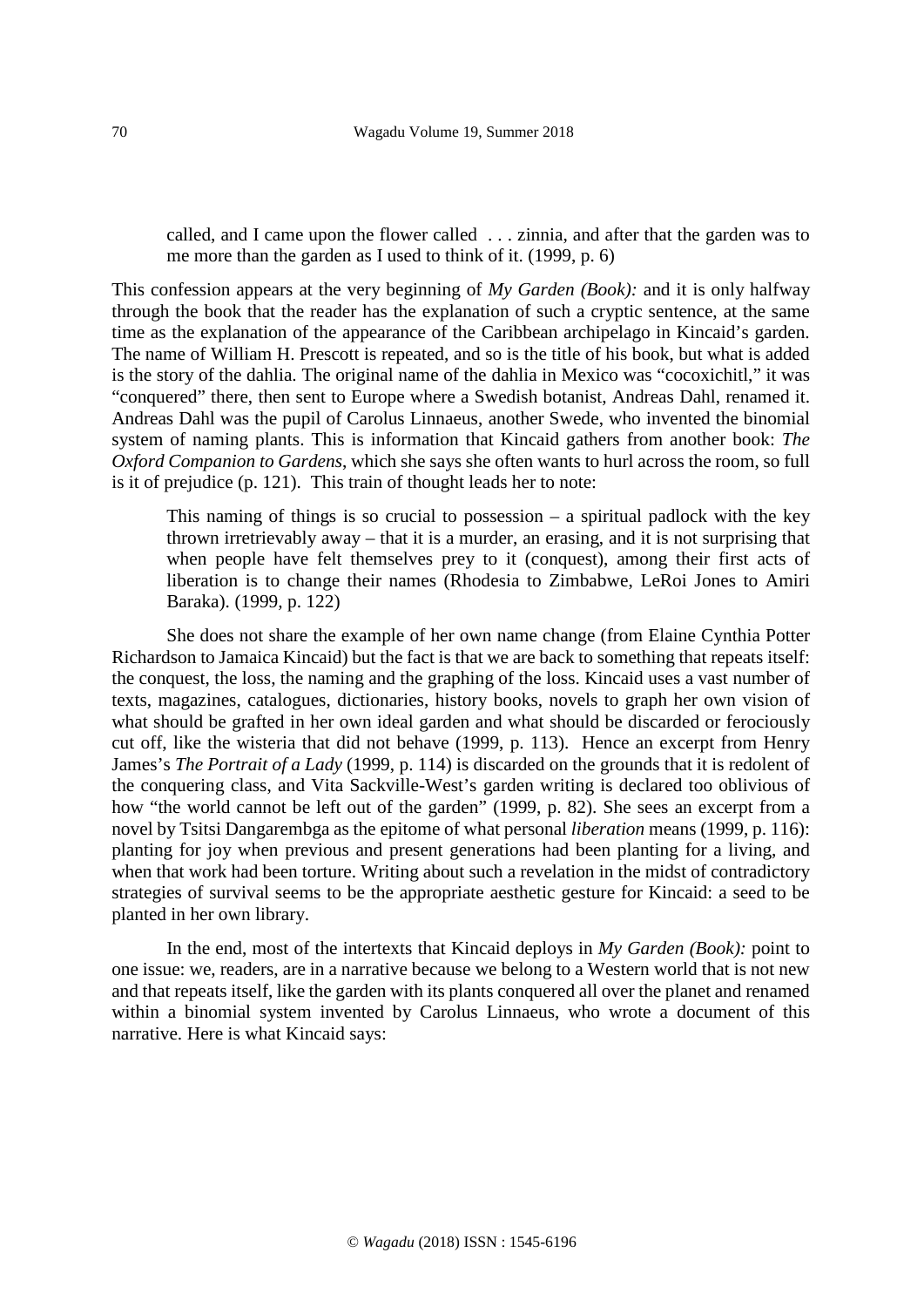The invention of this [binomial] system has been a good thing. Its narrative would begin in this way: In the beginning, the vegetable kingdom was chaos, people everywhere called the same things by a name that made sense to them, not by a name arrived at by an objective standard. But who has an interest in an objective standard? Who needs one? It makes me ask again, What to call the thing that happened to me and all who look like me? Should I call it history? And if so, what should history mean to someone who looks like me? Should it be an idea; should it be an open wound, each breath I take in and expel healing and opening the wound again, over and over, or is it a long moment that begins anew each day since 1492? (1999, p. 166).

Hence, her awareness of the loss of so many memories since 1492 reactivates the chaos and plasma that Benítez-Rojo discusses. One also has to bear in mind that all these intertexts point to Kincaid's scientific method. For example, in *My Garden (Book):* before she sets on a journey to China with a dozen plant collectors, she explains:

A journey like this, for someone like me, begins in so many ways: in a book by the plant hunter Frank Kingdon-Ward, *Plant Hunting on the Edge of the World,* an account of his travels looking for plants in China; a book by Ernest Wilson, *Plant Hunter's Paradise,* an account of his travels looking for plants in China; a book by Patrick Synge, *Mountains of the Moon,* an account of his travels looking for plants in Africa; a book by Reginald Farrer, *Among the Hills,* an account of his travels in the Alps looking for alpine plants (1999*,* p. 190).

Many other volumes are listed in the two garden books—some of them history books, novels, essays, *etc.*—apart from the catalogues and the dictionaries. They form and inform the researcher and the memory collector that Kincaid is. This is not fiction indeed, but a body of knowledge she has to appropriate and master, almost in an encyclopedic mode (just like the Latin denominations of plants and flowers that Linneaus spent his life encoding encyclopedically) to master and to push forward the seriousness and the universal directionality of her quest. After she has hoarded such knowledge, the author can afford to stand her ground. In China, as she is on a seed-gathering expedition, a plant collector named John insults her by saying she is always "bitchin' and bitchin'" (1999, p. 207). She turns this into a badge of honor, saying: "If a person who stroked his beard and caressed his nose was against bitching, then most certainly a person like me must be a bitch" (1999, p. 208). Kincaid does not spare her reader either. She draws her into her own ontological discomfort: one that is both physical and intellectual. The author has already noted that reading for her—like gardening—is a physical activity. She says that gardening and reading are the two things she loves best and she must have the two (1999, p. 78), adding, "I read my books, but I also *use* them; that is, sometimes the reading is almost a physical act" (1999, p. 81, italics in the original). There are allusions to the smell of her body when she has been gardening a whole day and allusions to the exertions and functions of the body when she is trekking in China and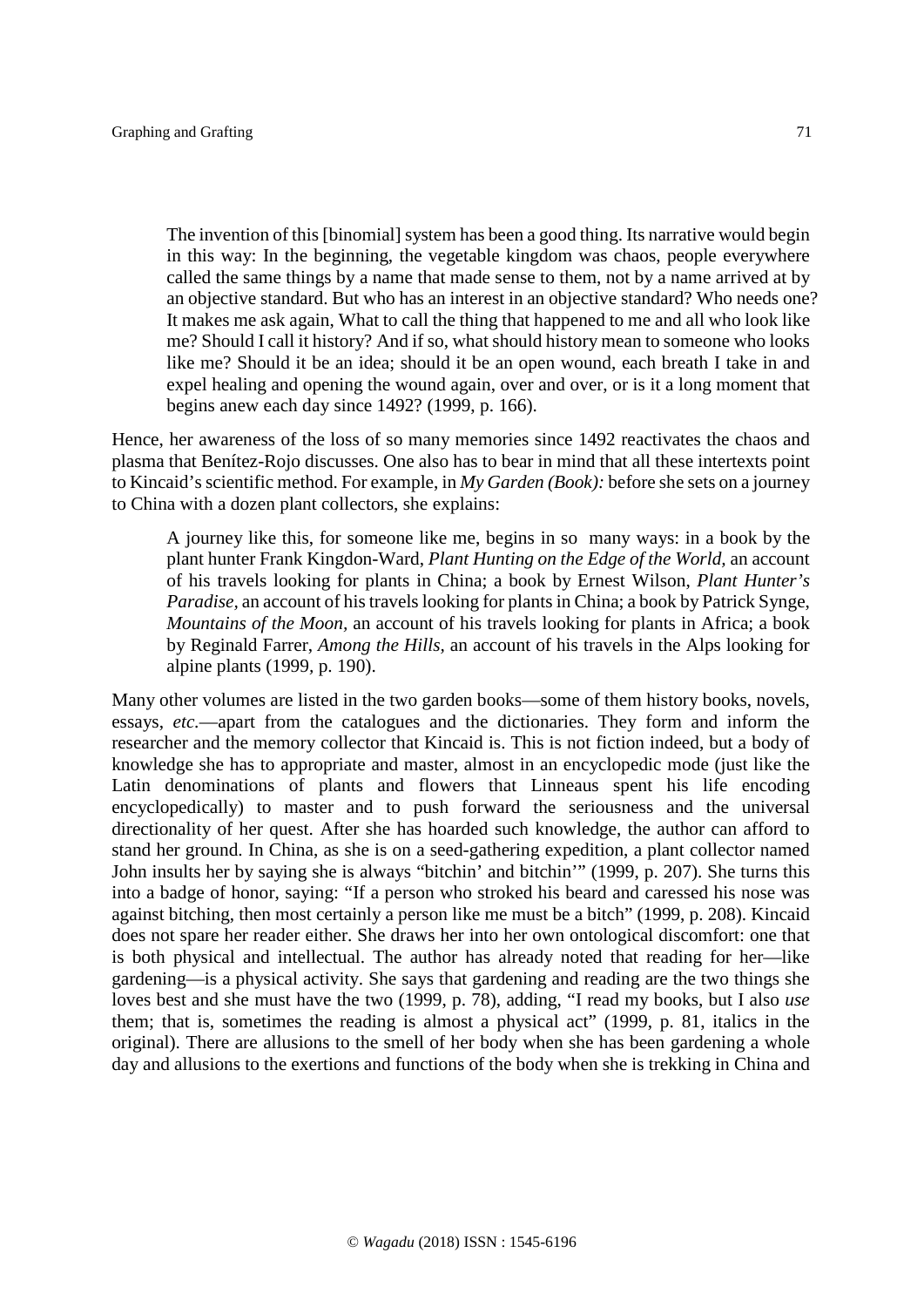the Himalaya. The reader is therefore taken into an adventure which is historical, botanical, intellectual, physical, and sensual. It is a complex experience which involves the body and the mind whereby the reader can unearth her own discomfort.

#### **Ontological Discomfort and Otherness**

Kincaid concentrates on her discomfort. Both her Caribbean origins and her compulsive stance as a gardener drive her scientifically to describe the ontological phenomenon that triggered the object of her existential discomfort. Her approach is therefore by essence scientific, since it aims to decipher the core reality and origins of the object of her discomfort. In her garden memoirs, the "object" is plants. What she finds is a chasm between ontological discomfort and existential questioning.

In *Among Flowers* discomfort seems to be less acute than in *My Garden (Book):*. *My Garden (Book):* teems with questions: "What to do?" "What should I do?" "Should I call this History?" "What is a wild garden?" "How should I feel?" "Where should I place myself?" (1999*,* pp*.* 153/166). At the source of these questions for Kincaid as a Caribbean, there is a date, 1492, when Christopher Columbus first landed in the West Indies. 1492 signals the starting point of her trauma and her discomfort. This discomfort is ontological because it encapsulates the essence of her being, it is part and parcel of her DNA. Metaphorically speaking, it was a seed planted in the Antiguan soil in 1492 and which historically, sociologically, and "plasmatically", rhizomed to her own existence centuries afterwards. Hence, at the source of the questions she asks herself, there is an island, Antigua. Paradoxically, there is also the garden in Vermont which is a place where she can at last "come inside" and allow the questioning to arise but also thoughts of doom and life: "Walking around the garden, then, I am full of thoughts of doom, I am full of thoughts of life beyond my imagining. I come inside" (1999, p. 61). In a word, the "coming inside" starts the ontological research. The outside/inside movement as much as the in-betweenness trope exposed earlier generate meaning.

Doom and thoughts of life are part and parcel of her ontological discomfort. This point has been developed by critic Patricia Donatien under the apt phrasing of "exorcism of the wound" (L'*exorcisme de la blès*)*.* Whatever mastery Kincaid can acquire through her rumination over the loss of memory, and world machinery, that started in 1492, discomfort is lurking at every corner of her graphing expedition. As she says on page 224: "A gardener, any gardener, is not a stable being; That gardener, any gardener, is not a model of consistency." (1999, p. 224). Perhaps also because a garden does not behave. While she "first came to the garden with practicality in mind, a real beginning that would lead to a real end" (1999, p. 219), she had to acknowledge that a garden leads to no end. It has a beginning: it had one for Kincaid in Vermont a decade or so before, and it had another one for the Caribbean and the global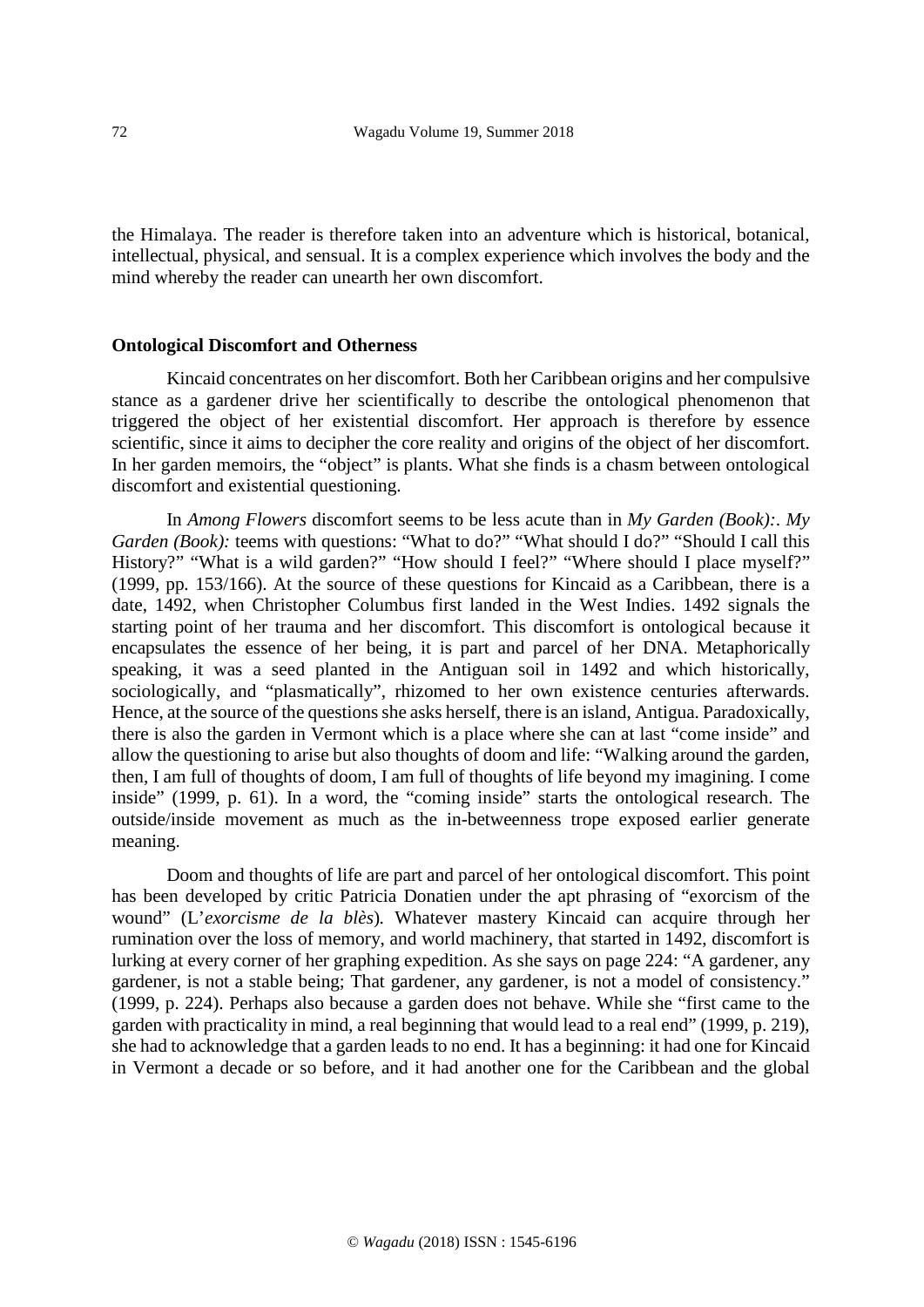world from 1492 onwards; but the process proved unending. What is a wild garden then? The prototype Kincaid has in mind is of course the Garden of Eden, with a tree of life and a tree of knowledge. We all know the story which Kincaid graphs this way: "Is this Eden, that thing that was banished, turned out into the world as I have come to know it—the world of discarding only to reclaim, of rejecting and then claiming again, the world of such longing that its end (death) is a relief?" (1999, p. 222). In this particular instance, Kincaid grafts rather than *writes* since The Supreme Gardener had written the story of Eden that cannot be rewritten. The graphium/stylus remains therefore the appropriate human tool when Eden is no longer an option.

So, what to do? By the end of *My Garden (Book):* Kincaid puts forward an idiosyncratic answer: "Eden is like that, so rich in comfort, it tempts me to cause discomfort; I am in a state of constant discomfort and I like this state so much I would like to share it" (p. 229), which she does with a perfect mastery of her stylus. *Among Flowers,* the story of her trek in the Himalayan mountains with three plant collectors, offers a more slanted view, if only for two reasons, both related to physicality and corporeality. The four hikers/collectors have to walk through areas infested with leeches that suck their blood, climb steep mountainous slopes in drastic conditions, sleep sometimes literally on rocks, and eat whatever is available; yet they walk on day after day to reach their destination. The book tackles the experience of being faced with an arduous mountainous environment where time and distances are flimsy notions and where the body itself becomes the basic *tool* to understand, capture, dialogize whatever sits inside and outside. In these drastic conditions, Kincaid very often finds herself lagging behind her trekking companions and she explains:

And my difficulties were these: I found each plant, each new turn in the road, each new turn in the weather, from cold to hot and then back again, each new set of boulders so absorbing, so new, and the newness so absorbing, and I was so in need of an explanation for each thing, that I was often in tears, troubling myself with questions, such as what am I and what is the thing in front of me. (2005, p. 135)

It seems that the writer is coming to terms here with the notion of the wild garden, a moment of reckoning that is also most probably cathartic. She is no longer confronted with History, memory or conquest as in her book on her garden in Vermont: rather, the discomfort experienced in those few lines surges from the "novelty" of the wild environment. She cannot connect this "new" garden to anything (in her story or History at large) which had contributed to mold her as a person. Hence the question "what (and not "who") am I." Before this wild garden, she is naked (a new Eve?) and is faced not so much with an ontological discomfort as with some existential one.

The second reason for her discomfort is the marauding presence of the Maoists. They could be seen as a repeating symptom of violence and conquest, which they are, but more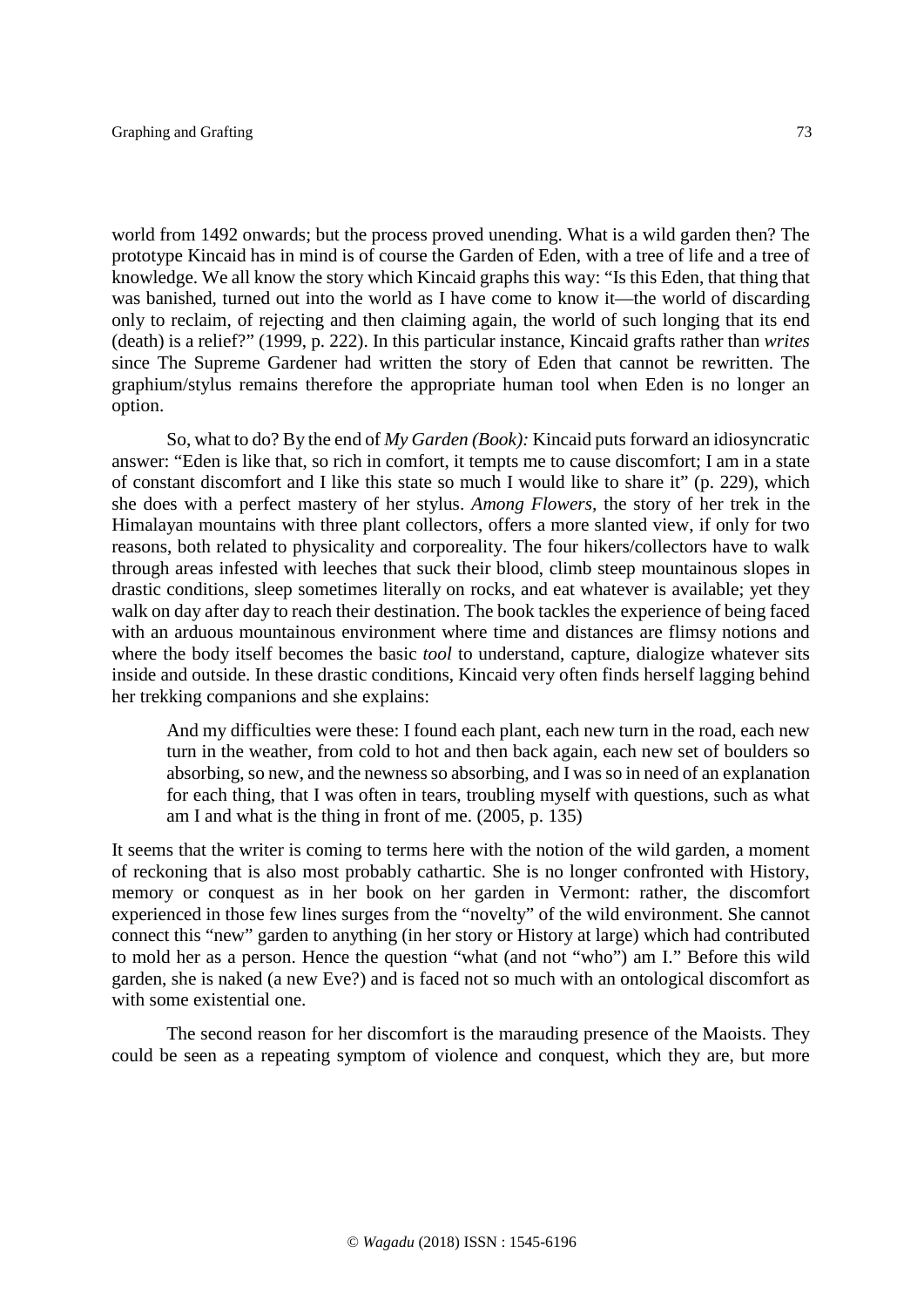intrinsically they are the symptoms of death, including the death of dreams. When the three seed collectors and Kincaid have almost completed their journey, they reach a village called Donje, where the Maoists appear not as a mere background threat but as a physical, actual presence: they are belligerent and loud, and ask the whole village to sit down for a lecture that lasts the whole afternoon. Meanwhile, the plant collectors start cleaning the seeds they had just been collecting and she writes:

Perhaps that moment is one of many that holds in it a metaphor of the very idea of the garden itself: we had in our possession seeds, that, if properly germinated, would produce some of the most beautiful and desirable flowering plants to appear in a garden situated in the temperate zone; at the very same time we were in danger of being killed and our dream of the garden in the temperate zone, the place in which we lived, would die with us also. At the very moment we were projecting ourselves into an ideal idyll we were in between life and death. (2005, p. 169.

The ideal idyll (the Garden of Eden) is recalled and becomes "discomforting" since it was also the symptom of a displacement for Adam and Eve, away from the "dream of the garden" as they conceived it.

In these two books—which were not conceived as a diptych—Kincaid creates for her reader a dynamic discomfort, a sense of in-betweenness which is nonetheless echoed from *My Garden (Book):* to *Among Flowers* and in reverse: between inside and outside, between graphing and grafting, between the past and the present, between Antigua and the rest of the world, between the garden in Vermont and the Himalaya, between the tree of life and the tree of knowledge. This movement through graphing is disquieting: it is akin to the criss-cross pattern analyzed by Andrée-Anne Kekeh-Dika (2016, p. 22) in her work on Jamaica Kincaid, which suggests that writing codes and reading codes have to be continually reassessed. At the center point of these skills and strategies lies the *desire* of relationship. Criss-crossing writing was a practice that imposed itself throughout the nineteenth century in letter writing, very often between relatives: the blank page that was folded into an envelope and sealed, forced the authors of such letters to write horizontally and diagonally, thus saturating the space with information whose meanings had to be decoded by the recipient of the letter. This graphing and decoding demanded a kaleidoscopic, rhizomic, creative, relation-based insight which was not binomial (as Carolus Linnaeus opined in the early eighteenth century).

Hence Kincaid, whose writings are more often than not self-centered, idiosyncratic, disobedient, and written against the grain of convenient clichéd images, presents her readers with a kaleidoscopic vision that is initially hers but ends up being theirs. The experience is all the more discomforting in *My Garden (Book):* and in *Among Flowers*, as it was precisely what she wanted to share, what she actually had warned her reader about: Eden had never been the right place to be as a human being. The graphing of this experience on gardens is intimate but